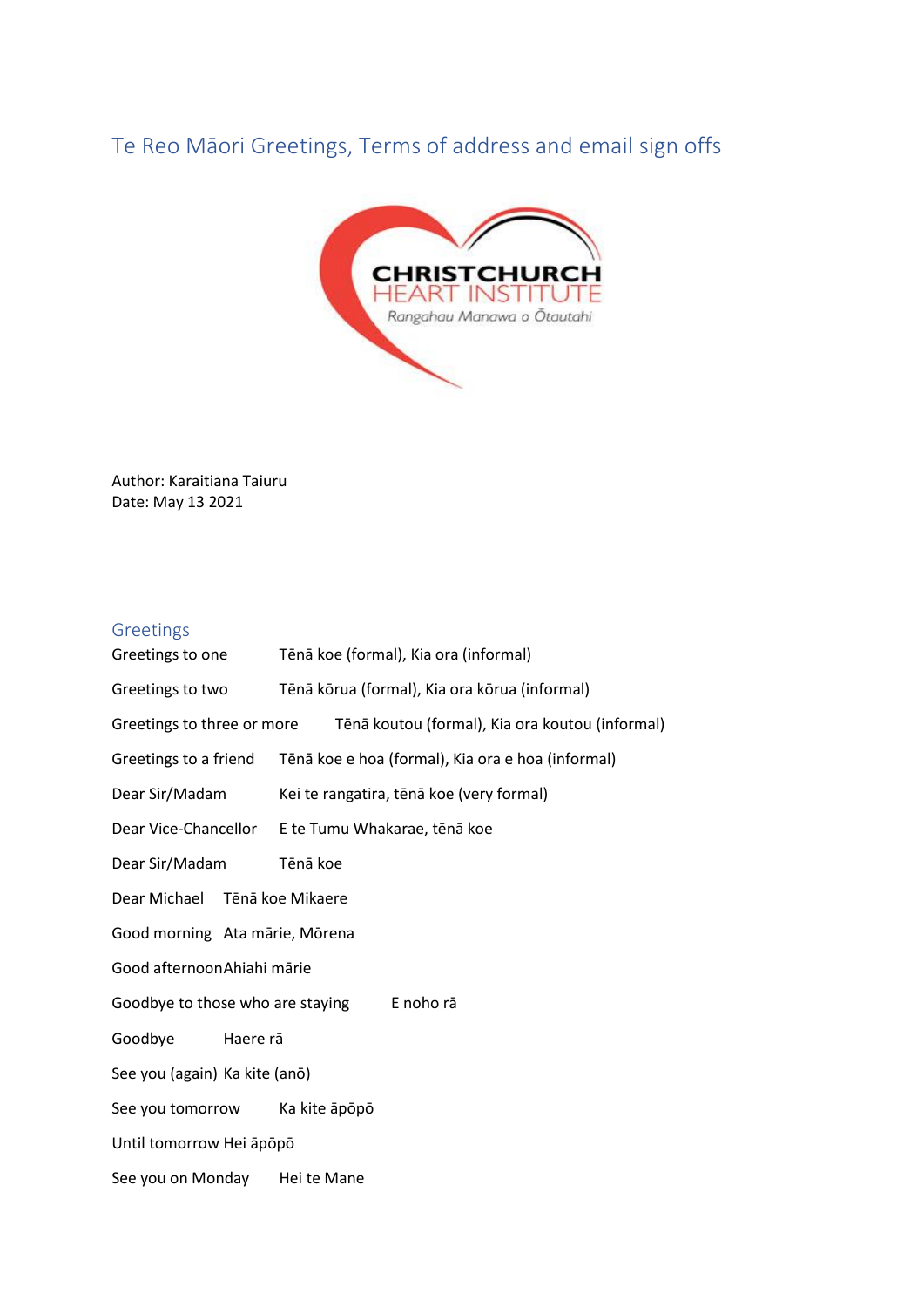## Terms of address

| Mother Hākui (Kāi Tahu)/Mama                                  |                                 |                                  |            |
|---------------------------------------------------------------|---------------------------------|----------------------------------|------------|
|                                                               | Father Hākoro (Kāi Tahu) / Papa |                                  |            |
| Son                                                           | Tama                            |                                  |            |
| Daughter                                                      |                                 | Tamāhine                         |            |
| Brother of a girl Tungane                                     |                                 |                                  |            |
|                                                               |                                 | Sister of a boy Tuahine          |            |
| Child                                                         | Tamati                          |                                  |            |
| Children                                                      |                                 | Tamariki                         |            |
| Family whanau                                                 |                                 |                                  |            |
| Baby                                                          | pepi                            |                                  |            |
| Friend/Colleague e hoa                                        |                                 |                                  |            |
|                                                               |                                 | Grandmother Taua (Kāi Tahu)/Kuia |            |
|                                                               |                                 | Grandfather Poua (Kāi Tahu)/Koro |            |
| Parents Mātua                                                 |                                 |                                  |            |
| Term of respect to an older male                              |                                 |                                  | Matua/Koro |
| Term of respect to an older female Whaea/Kuia/Taua (Kāi Tahu) |                                 |                                  |            |
| Sir                                                           | Tā                              |                                  |            |
| Term of respect Rangatarira/Rakatira                          |                                 |                                  |            |
| Vice-Chancellor Tumu Whakarae                                 |                                 |                                  |            |
| Professor                                                     |                                 | Ahorangi                         |            |
| Student                                                       |                                 | Tauira                           |            |
|                                                               |                                 |                                  |            |

Dr Tākuta